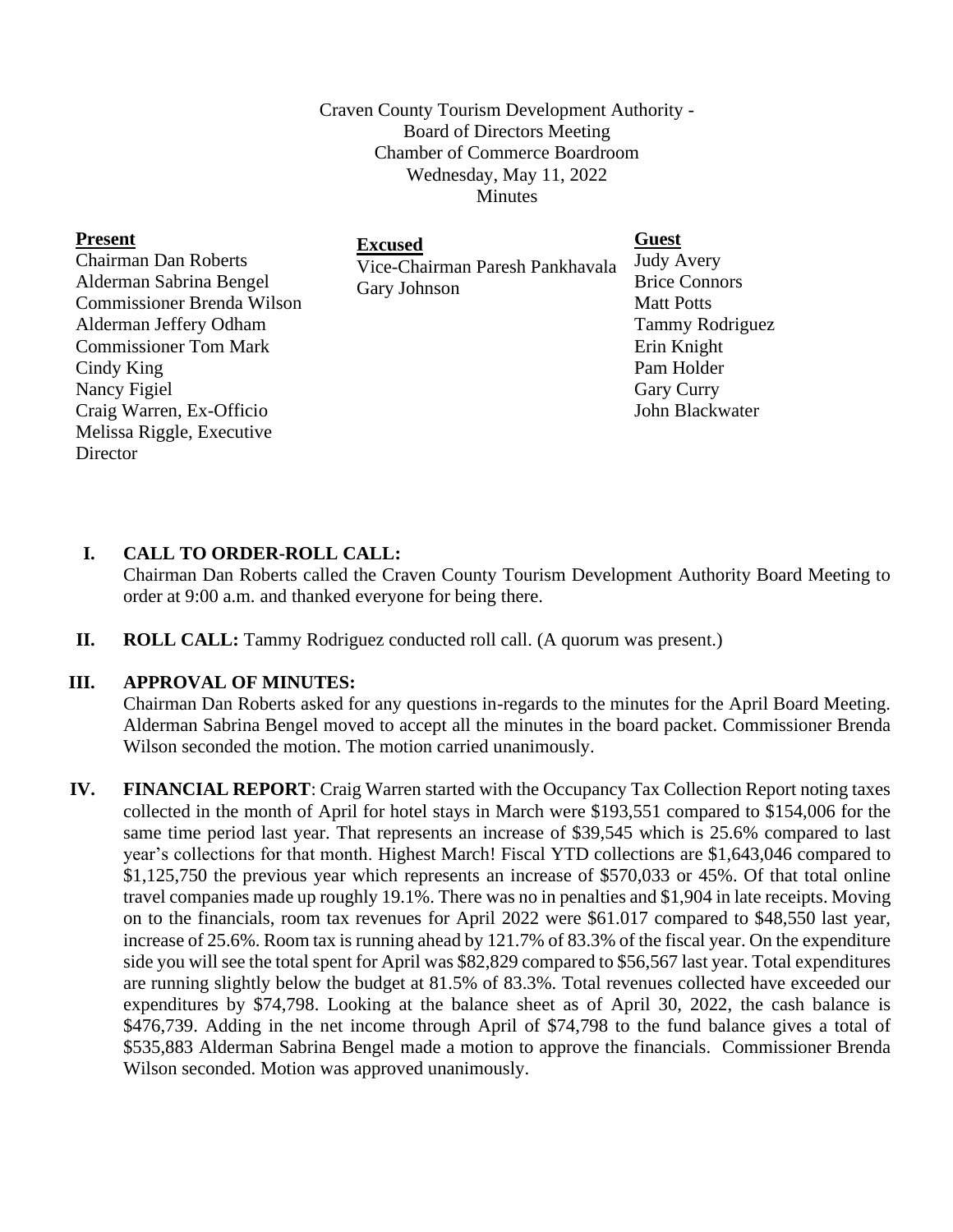**V. STR Report**: Cindy King shared the STR report. New Bern's YTD numbers for occupancy was 64.8% compared to 57.2% in 2021. ADR was 110.00% compared to 89.60% in 2021 and RevPAR was 71.24% compared to 51.28% last year.

In Havelock YTD Occupancy was 45.3% compared to 43.3% last year. ADR was 81.93% compared to 71.46% in 2021. RevPAR was 37.09% compared to 30.98% last year.

**VI. EXECUTIVE DIRECTOR REPORT:** Melissa Riggle updated the board on the visitor traffic. The visitor log for April 2022 that showed 600 walk-ins and 179 walk-ins at the Cub House (weekends). There were 232 emails, 111 Southern Living Leads and 18 phone calls. We will be adding Havelock visitor stats to our monthly report. We plan to customize some of the fields to reflect Havelock's tourist patterns. | Top places of origin are North Carolina, Virginia, New York, Maryland, and Pennsylvania. Top attractions continue to be Walking Tours, Tryon Palace and Trolley Tours. Online booking of trolley helps to enhance the visitor's experience. Tryon Palace is now offering online tickets as well. |Tammy and Pam have begun the Welcome Aboard Briefs at Cherry Point. There were about 100 Marines present. A great way to promote Craven County. We will be attending 3 briefs during the spring/summer season. | Craven Community College and the Volt Center are getting ready to launch their hospitality program July 1| Airbnb/Vrbo: Continuing to be strong with 146 active rentals. **Large Groups and Events:** We have over \$700,000 in potential groups in April. \$161,000 in confirmed groups and a loss of \$200,000. Top reasons for loss were rate sensitivity and lack of hotel inventory. | ANEC registration has opened, and we are almost booked up. | Trail to Tryon marathon will be held in November. **Media Contributions:** National Geographic writer is in town this week focusing on foods that we're known for. | **News from The State:** NCAA Governor Copper released state tourism numbers showing that we are nearing recovery levels for pre pandemic tourism.

**Marketing:** Brice Connors introduced a print friendly version of our calendar of events page that can be shared with our business partners around downtown. |Promotional video was created for AENC and will start airing at all their meetings leading up to the July event. | Matt Potts gave an update on social media ad campaigns (Google, Facebook, Instagram); Total Impressions: 1,470,736 Total Clicks: 24,409 Total Costs: \$6,121.36. | Ellie: Engagement rate: 14.43%, Flights saw a 1.4% increase MOM, Accommodations increased by 7.3%. | Charlotte saw a 25.49% increase in users and Washington D.C. saw a 75.54% increase | Print ad placements include Northern Virginia Magazine: full page Heart of NC Weddings: 2 full-page ad collaboration with Tryon Palace | Digital Influencers: Shay Farrell will be returning to highlight our Juneteenth festivities. Katy Vale is an Army veteran who will be bringing her family from Washington D.C. in June to showcase New Bern & Havelock. We will be highlighting our vacation rental options by providing accommodations for Katy Vale and her family at the William Gaskins house.

## **VII. HAVELOCK TOURISM & EVENT CENTER DIRECTOR'S REPORT:**

Pam Holder: Parking Lot has been repaved. Upcoming events: Memorial Day Service, Registration for the ECAHF Elementary School Summer Camp is open for grades 4-6. Camp dates are July 25-29 | April Revenue: \$15,911.30 | Statistics: Visitors 238, Event Gusts 1,890, Total Visitors 2,128, Telephone: 112, Email: 47, Ellie; 5. | Website statistics: New Visitors 1,079, Total Visitors 1,200, Sessions 1,288, Page Views 1,945.